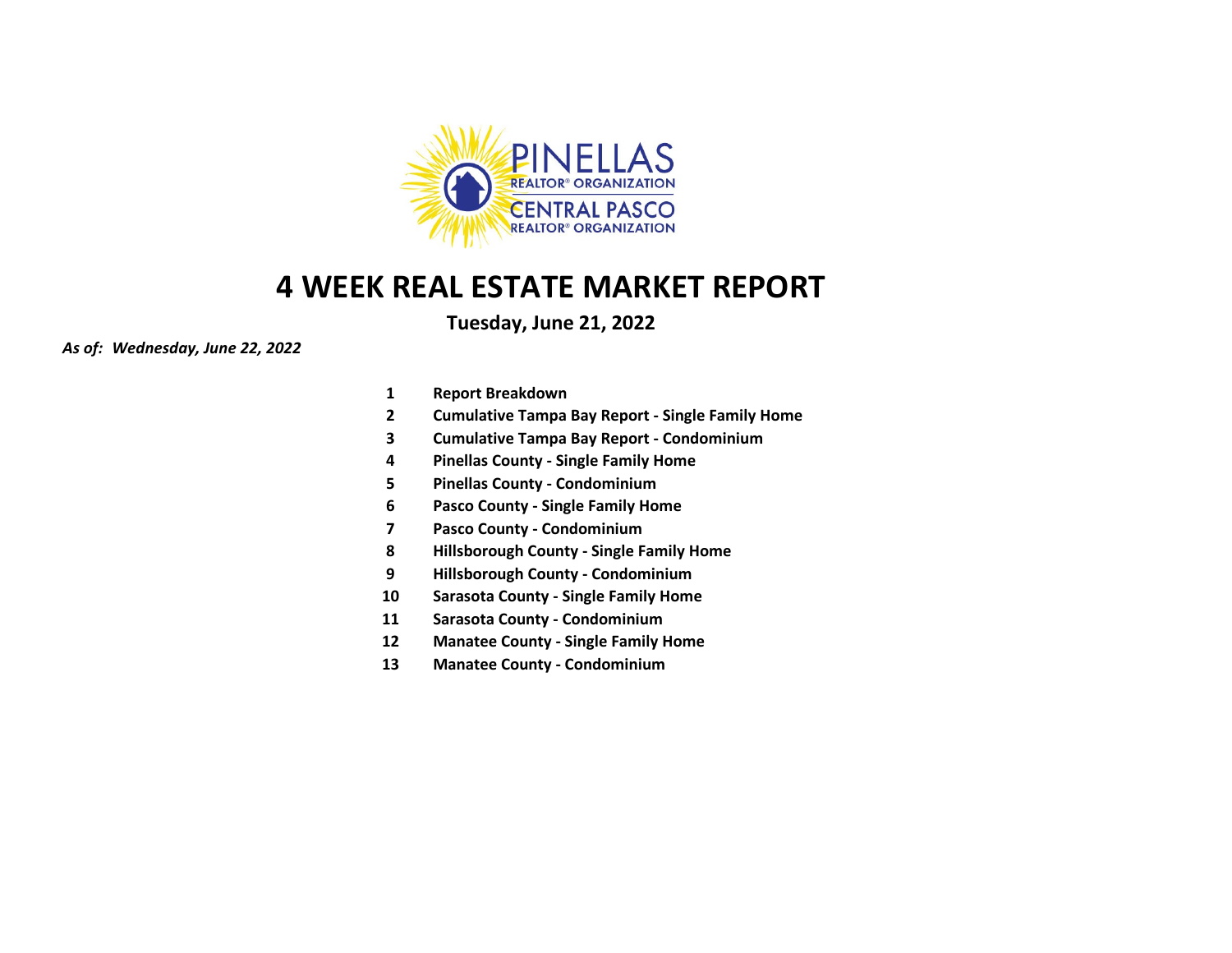

## **4 WEEK REAL ESTATE MARKET REPORT REPORT BREAKDOWN Tuesday, June 21, 2022**

*as of: 6/22/2022*

| Day 1         | Tuesday, June 21, 2022   |                              |
|---------------|--------------------------|------------------------------|
| Day 2         | Monday, June 20, 2022    | <b>GRAPH:</b>                |
| Day 3         | Sunday, June 19, 2022    | Active - Newly listed during |
| Day 4         | Saturday, June 18, 2022  | Pending - Status changed to  |
| Day 5         | Friday, June 17, 2022    | Sold - Closed during the dat |
| Day 6         | Thursday, June 16, 2022  | Canceled - Canceled during   |
| Day 7         | Wednesday, June 15, 2022 | Temp off Market - Status cl  |
| Day 8         | Tuesday, June 14, 2022   | The date ranges are n        |
| Day 9         | Monday, June 13, 2022    | Day 1: Tuesday, J            |
| Day 10        | Sunday, June 12, 2022    | Day 28: Wednesday            |
| Day 11        | Saturday, June 11, 2022  |                              |
| Day 12        | Friday, June 10, 2022    | <b>TOTALS:</b>               |
| Day 13        | Thursday, June 9, 2022   | 4 Weeks: The summa           |
| Day 14        | Wednesday, June 8, 2022  | ARP 22: The total at n       |
| <b>Day 15</b> | Tuesday, June 7, 2022    | <b>NOTE: Sold = Total so</b> |
| <b>Day 16</b> | Monday, June 6, 2022     |                              |
| Day 17        | Sunday, June 5, 2022     | <b>Market Changes</b>        |
| <b>Day 18</b> | Saturday, June 4, 2022   | Day 1's New Listings,        |
| Day 19        | Friday, June 3, 2022     | Manatee County - Single Fa   |
| <b>Day 20</b> | Thursday, June 2, 2022   | <b>7 Day Sold Comparison</b> |
| <b>Day 21</b> | Wednesday, June 1, 2022  | Compares the sold an         |
| Day 22        | Tuesday, May 31, 2022    | in the prior year and        |
| Day 23        | Monday, May 30, 2022     |                              |
| Day 24        | Sunday, May 29, 2022     | <b>7 Day Sold Analysis</b>   |
| Day 25        | Saturday, May 28, 2022   | % Changed: The varia         |
| <b>Day 26</b> | Friday, May 27, 2022     | Prior Year                   |
| Day 27        | Thursday, May 26, 2022   | Day 8 - Da                   |
| <b>Day 28</b> | Wednesday, May 25, 2022  |                              |

### **REPORT BREAKDOWN**

**Day 3** Active - Newly listed during the date range **Day 4** Pending - Status changed to 'pending' during the date range Sold - Closed during the date range Canceled - Canceled during the date range **Day 7** Temp off Market - Status changed to 'temp' off market' during the date range The date ranges are not cumulative. Day 1: Tuesday, June 21, 2022 Day 28: Wednesday, May 25, 2022

### **Day 12 TOTALS:**

**Day 13** 4 Weeks: The summation of each date range (Day 1 - Day 28) **Day 14** ARP 22: The total at month end **Day 15 NOTE: Sold = Total sold in the month**

### **Day 17 Market Changes**

Day 1's New Listings, Price Increase, Price Decreases and Back on Market **Day 19** Manatee County - Single Family Home

### **Day 20 7 Day Sold Comparison**

**Day 21** Compares the sold amount and volume in the last 7 days against the same timeframe **Day 22** in the prior year and days 8 - days 14.

### **Day 24 7 Day Sold Analysis**

**Day 25** % Changed: The variance in amount and volume between day 1 - day 7 and; Day 8 - Day 14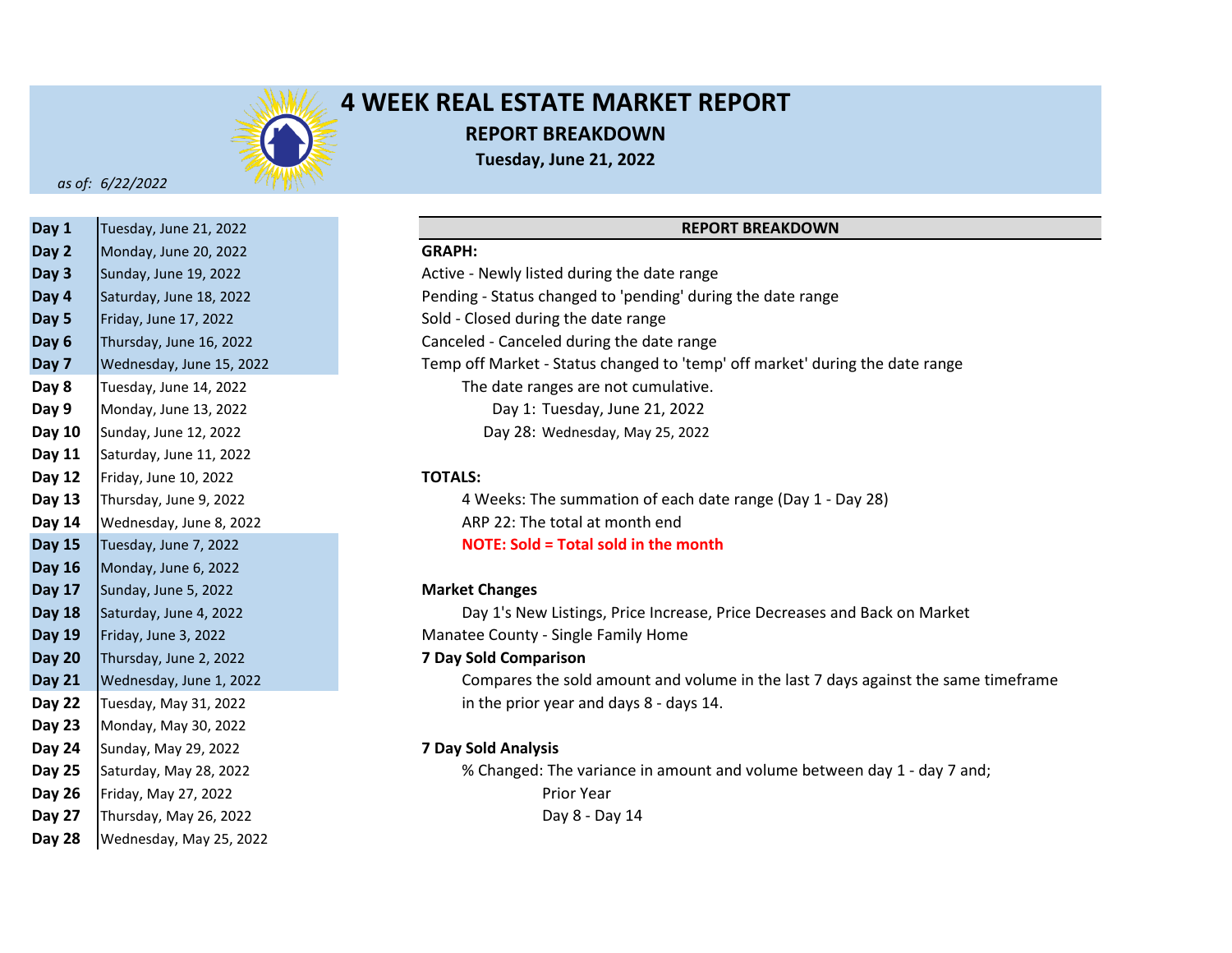

## **4 WEEK REAL ESTATE MARKET REPORT TAMPA BAY - SINGLE FAMILY HOMES Tuesday, June 21, 2022**

*as of: 6/22/2022*



## **7 Day Sold Comparison**

| <b>Closed in last 7 days</b> |             | #   | <b>Closed Prior Year</b> |             |
|------------------------------|-------------|-----|--------------------------|-------------|
| Tuesday, June 21, 2022       | 93,575,474  | 136 | Monday, June 21, 2021    | 135,949,253 |
| Monday, June 20, 2022        | 18,823,769  | 35  | Sunday, June 20, 2021    | 2,372,531   |
| Sunday, June 19, 2022        |             |     | Saturday, June 19, 2021  | 4,538,860   |
| Saturday, June 18, 2022      | 4,159,448   | 8   | Friday, June 18, 2021    | 202,403,649 |
| Friday, June 17, 2022        | 211,020,353 | 366 | Thursday, June 17, 2021  | 92,120,783  |
| Thursday, June 16, 2022      | 103,213,408 | 189 | Wednesday, June 16, 2021 | 107,115,030 |
| Wednesday, June 15, 2022     | 119,792,094 | 162 | Tuesday, June 15, 2021   | 145,471,895 |
|                              | 550.584.546 | 896 |                          | 689.972.001 |

| <b>Closed in last 7 days</b> |             | #   | <b>Closed Prior Year</b> |             | #    | % Changed         |                                         |        |
|------------------------------|-------------|-----|--------------------------|-------------|------|-------------------|-----------------------------------------|--------|
| ay, June 21, 2022            | 93,575,474  | 136 | Monday, June 21, 2021    | 135,949,253 | 279  | <b>Prior Year</b> | $-20%$                                  | $-38%$ |
| ay, June 20, 2022            | 18,823,769  | 35  | Sunday, June 20, 2021    | 2,372,531   |      | 8 - 14 Days       | -9%                                     | $-15%$ |
| y, June 19, 2022             |             |     | Saturday, June 19, 2021  | 4,538,860   | 12   |                   |                                         |        |
| lay, June 18, 2022           | 4,159,448   | 8   | Friday, June 18, 2021    | 202,403,649 | 421  |                   |                                         |        |
| , June 17, 2022              | 211,020,353 | 366 | Thursday, June 17, 2021  | 92,120,783  | 200  |                   | PINELLAS                                |        |
| day, June 16, 2022           | 103,213,408 | 189 | Wednesday, June 16, 2021 | 107,115,030 | 231  |                   | <b>REALTOR® ORGANIZATION</b>            |        |
| esday, June 15, 2022         | 119,792,094 | 162 | Tuesday, June 15, 2021   | 145,471,895 | 297  |                   | <b>CENTRAL PASCO</b>                    |        |
|                              | 550,584,546 | 896 |                          | 689,972,001 | 1447 |                   | <b>REALTOR<sup>®</sup> ORGANIZATION</b> |        |

Back on Market\*

|                        |  | <b>TOTALS</b> |                              |               |
|------------------------|--|---------------|------------------------------|---------------|
|                        |  | 4 Weeks       |                              | <b>ARP 22</b> |
| Active                 |  | 4,366         |                              | 3,640         |
| Pending                |  | 4,572         |                              | 8,596         |
| Sold*                  |  | 4,766         |                              | 5,020         |
| Canceled               |  | 651           |                              |               |
| <b>Temp Off Market</b> |  | 14,355        |                              |               |
|                        |  |               | <i>*Total sales in March</i> |               |
| <b>Market Changes</b>  |  | 6/21/2022     | % 4 Weeks Active             |               |
| <b>New Listings</b>    |  | 236           | 5%                           |               |
| Price Increase         |  | 19            | 0%                           |               |
| <b>Prices Decrease</b> |  | 308           | 6%                           |               |

*\*Back on Market can be from these sources - Pending, Temp Off Market, Cancelled and Expired Listing)*

| % Changed         |        | Ħ       |
|-------------------|--------|---------|
| <b>Prior Year</b> | $-20%$ | -38%    |
| 8 - 14 Days       | -9%    | $-1.5%$ |

**7 Day Sold Analysis**

83 13%

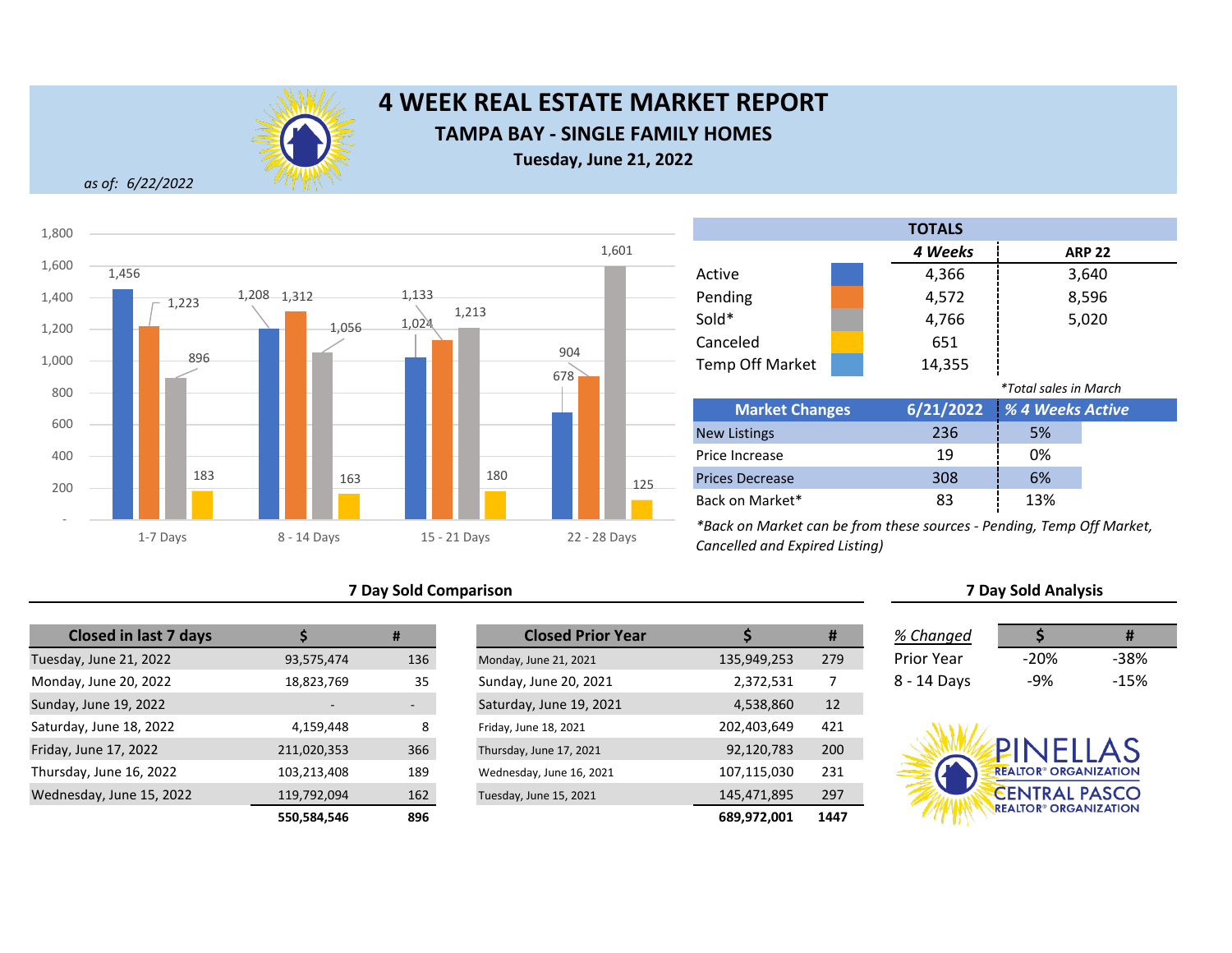

# **4 WEEK REAL ESTATE MARKET REPORT**

## **TAMPA BAY - CONDOMINIUM**

**Tuesday, June 21, 2022**

*as of: 6/22/2022*



## **7 Day Sold Comparison 7 Day Sold Analysis**

| <b>Closed in last 7 days</b> |             | #   | <b>Closed Prior Year</b> |             | #              |
|------------------------------|-------------|-----|--------------------------|-------------|----------------|
| Tuesday, June 21, 2022       | 7,686,800   | 23  | Monday, June 21, 2021    | 20,536,516  | 56             |
| Monday, June 20, 2022        | 15,237,200  | 17  | Sunday, June 20, 2021    | 350,000     | $\overline{2}$ |
| Sunday, June 19, 2022        | 167,000     | 1   | Saturday, June 19, 2021  | 331,280     | 3              |
| Saturday, June 18, 2022      |             |     | Friday, June 18, 2021    | 48,677,451  | 128            |
| Friday, June 17, 2022        | 38,080,077  | 86  | Thursday, June 17, 2021  | 28,942,987  | 75             |
| Thursday, June 16, 2022      | 32,703,477  | 67  | Wednesday, June 16, 2021 | 19,902,550  | 61             |
| Wednesday, June 15, 2022     | 23,574,182  | 51  | Tuesday, June 15, 2021   | 34,600,817  | 84             |
|                              | 117,448,736 | 245 |                          | 153,341,601 | 409            |

|                          | #   | <b>Closed Prior Year</b> |             | #              | % Changed   |                                         | #      |
|--------------------------|-----|--------------------------|-------------|----------------|-------------|-----------------------------------------|--------|
| 7,686,800                | 23  | Monday, June 21, 2021    | 20,536,516  | 56             | Prior Year  | $-23%$                                  | $-40%$ |
| 15,237,200               | 17  | Sunday, June 20, 2021    | 350,000     | $\overline{2}$ | 8 - 14 Days | 11%                                     | $-26%$ |
| 167,000                  |     | Saturday, June 19, 2021  | 331,280     | 3              |             |                                         |        |
| $\overline{\phantom{0}}$ |     | Friday, June 18, 2021    | 48,677,451  | 128            |             |                                         |        |
| 38,080,077               | 86  | Thursday, June 17, 2021  | 28,942,987  | 75             |             | PINELLAS                                |        |
| 32,703,477               | 67  | Wednesday, June 16, 2021 | 19,902,550  | 61             |             | <b>REALTOR<sup>®</sup> ORGANIZATION</b> |        |
| 23,574,182               | 51  | Tuesday, June 15, 2021   | 34,600,817  | 84             |             | <b>CENTRAL PASCO</b>                    |        |
| 117,448,736              | 245 |                          | 153,341,601 | 409            |             | <b>REALTOR<sup>®</sup> ORGANIZATION</b> |        |

Back on Market\*

|                              |  | <b>TOTALS</b> |                  |               |  |  |  |
|------------------------------|--|---------------|------------------|---------------|--|--|--|
|                              |  |               |                  | <b>ARP 22</b> |  |  |  |
| Active                       |  | 985           |                  | 1,287         |  |  |  |
| Pending                      |  | 1,099         |                  | 3,375         |  |  |  |
| Sold*                        |  | 1,201         |                  | 1,945         |  |  |  |
| Canceled                     |  | 165           |                  |               |  |  |  |
| <b>Temp Off Market</b>       |  | 3,450         |                  |               |  |  |  |
| <i>*Total sales in March</i> |  |               |                  |               |  |  |  |
| <b>Market Changes</b>        |  | 6/21/2022     | % 4 Weeks Active |               |  |  |  |
| <b>New Listings</b>          |  | 53            | 5%               |               |  |  |  |
| Price Increase               |  | 4             | 0%               |               |  |  |  |
| <b>Prices Decrease</b>       |  | 32            | 3%               |               |  |  |  |

*\*Back on Market can be from these sources - Pending, Temp Off Market, Cancelled and Expired Listing)*

| % Changed   |        | Ħ    |
|-------------|--------|------|
| Prior Year  | $-23%$ | -40% |
| 8 - 14 Days | 11%    | -26% |

19 12%

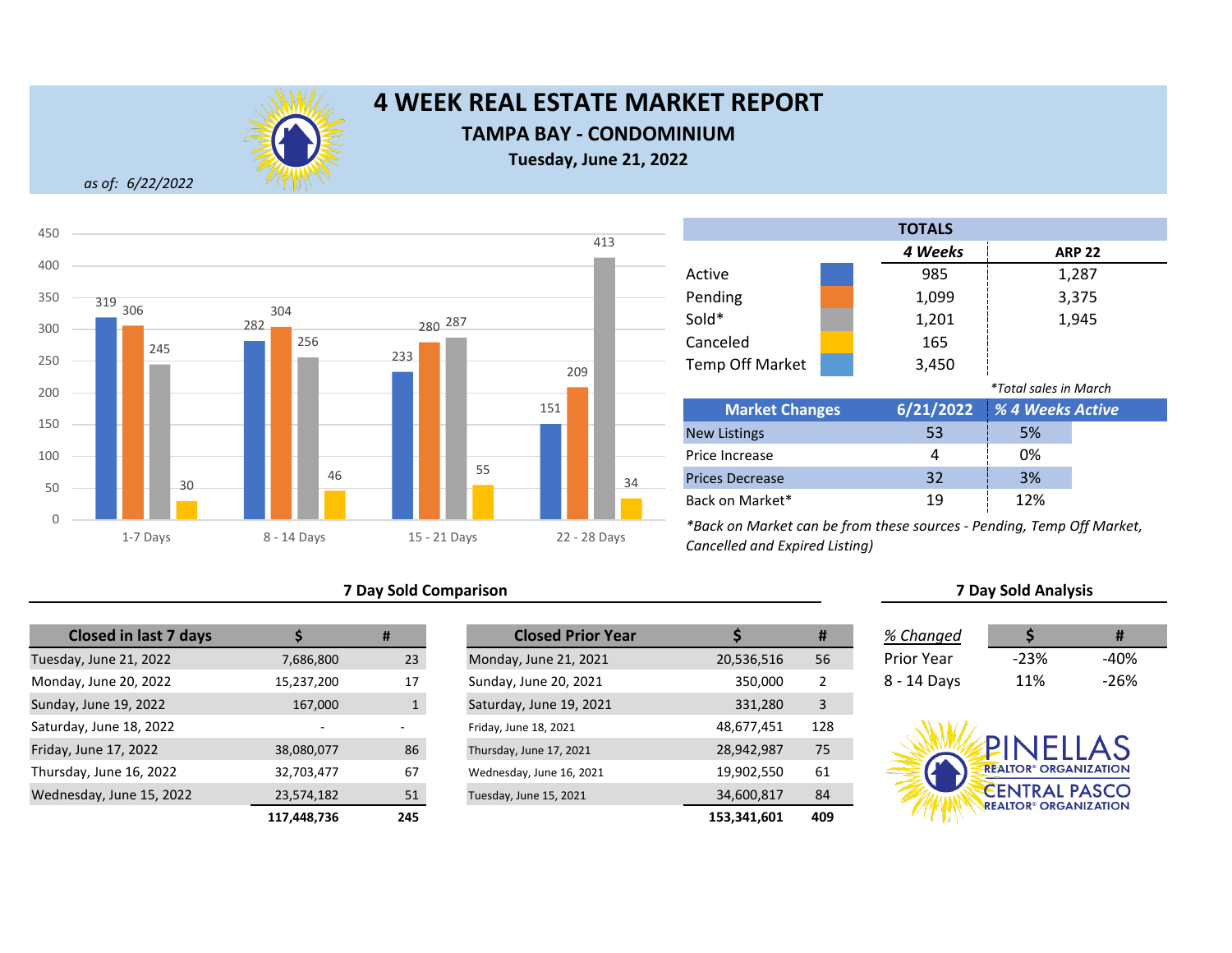

## **4 WEEK REAL ESTATE MARKET REPORT PINELLAS COUNTY - SINGLE FAMILY HOMES Tuesday, June 21, 2022**

*as of: 6/22/2022*



### **7 Day Sold Comparison**

| <b>Closed in last 7 days</b> |             | #   |
|------------------------------|-------------|-----|
| Tuesday, June 21, 2022       | 23,712,400  | 35  |
| Monday, June 20, 2022        | 6,939,000   | 10  |
| Sunday, June 19, 2022        |             |     |
| Saturday, June 18, 2022      |             |     |
| Friday, June 17, 2022        | 56,568,311  | 88  |
| Thursday, June 16, 2022      | 14,409,750  | 30  |
| Wednesday, June 15, 2022     | 31,423,499  | 33  |
|                              | 133,052,960 | 196 |

|                          | #                        | <b>Closed Prior Year</b> |             | #   | % Changed   |                                         | #      |
|--------------------------|--------------------------|--------------------------|-------------|-----|-------------|-----------------------------------------|--------|
| 23,712,400               | 35                       | Monday, June 21, 2021    | 35,701,570  | 71  | Prior Year  | $-18%$                                  | $-39%$ |
| 6,939,000                | 10                       | Sunday, June 20, 2021    | 1,029,551   | 3   | 8 - 14 Days | 2%                                      | $-14%$ |
| $\overline{\phantom{0}}$ | $\overline{\phantom{a}}$ | Saturday, June 19, 2021  |             | 0   |             |                                         |        |
|                          |                          | Friday, June 18, 2021    | 50,874,982  | 97  |             |                                         |        |
| 56,568,311               | 88                       | Thursday, June 17, 2021  | 22,133,300  | 45  |             | PINFIIAS                                |        |
| 14,409,750               | 30                       | Wednesday, June 16, 2021 | 24,386,450  | 47  |             | <b>REALTOR® ORGANIZATION</b>            |        |
| 31,423,499               | 33                       | Tuesday, June 15, 2021   | 27,857,280  | 60  |             | <b>CENTRAL PASCO</b>                    |        |
| 133,052,960              | 196                      |                          | 161,983,133 | 323 |             | <b>REALTOR<sup>®</sup> ORGANIZATION</b> |        |

|                        |  | <b>TOTALS</b> |                              |               |  |
|------------------------|--|---------------|------------------------------|---------------|--|
|                        |  | 4 Weeks       |                              | <b>ARP 22</b> |  |
| Active                 |  | 842           |                              | 0,767         |  |
| Pending                |  | 808           |                              | 1,500         |  |
| Sold*                  |  | 997           |                              | 1,131         |  |
| Canceled               |  | 136           |                              |               |  |
| <b>Temp Off Market</b> |  | 2,783         |                              |               |  |
|                        |  |               | <i>*Total sales in March</i> |               |  |
| <b>Market Changes</b>  |  | 6/21/2022     | <b>% 4 Weeks Active</b>      |               |  |
| <b>New Listings</b>    |  | 44            | 5%                           |               |  |
| Price Increase         |  | 2             | 0%                           |               |  |
| <b>Prices Decrease</b> |  | 55            | 6%                           |               |  |
| Back on Market*        |  | 16            | 12%                          |               |  |

*\*Back on Market can be from these sources - Pending, Temp Off Market, Cancelled and Expired Listing)*

| % Changed   |        | #      |
|-------------|--------|--------|
| Prior Year  | $-18%$ | -39%   |
| 8 - 14 Days | 2%     | $-14%$ |

**7 Day Sold Analysis**

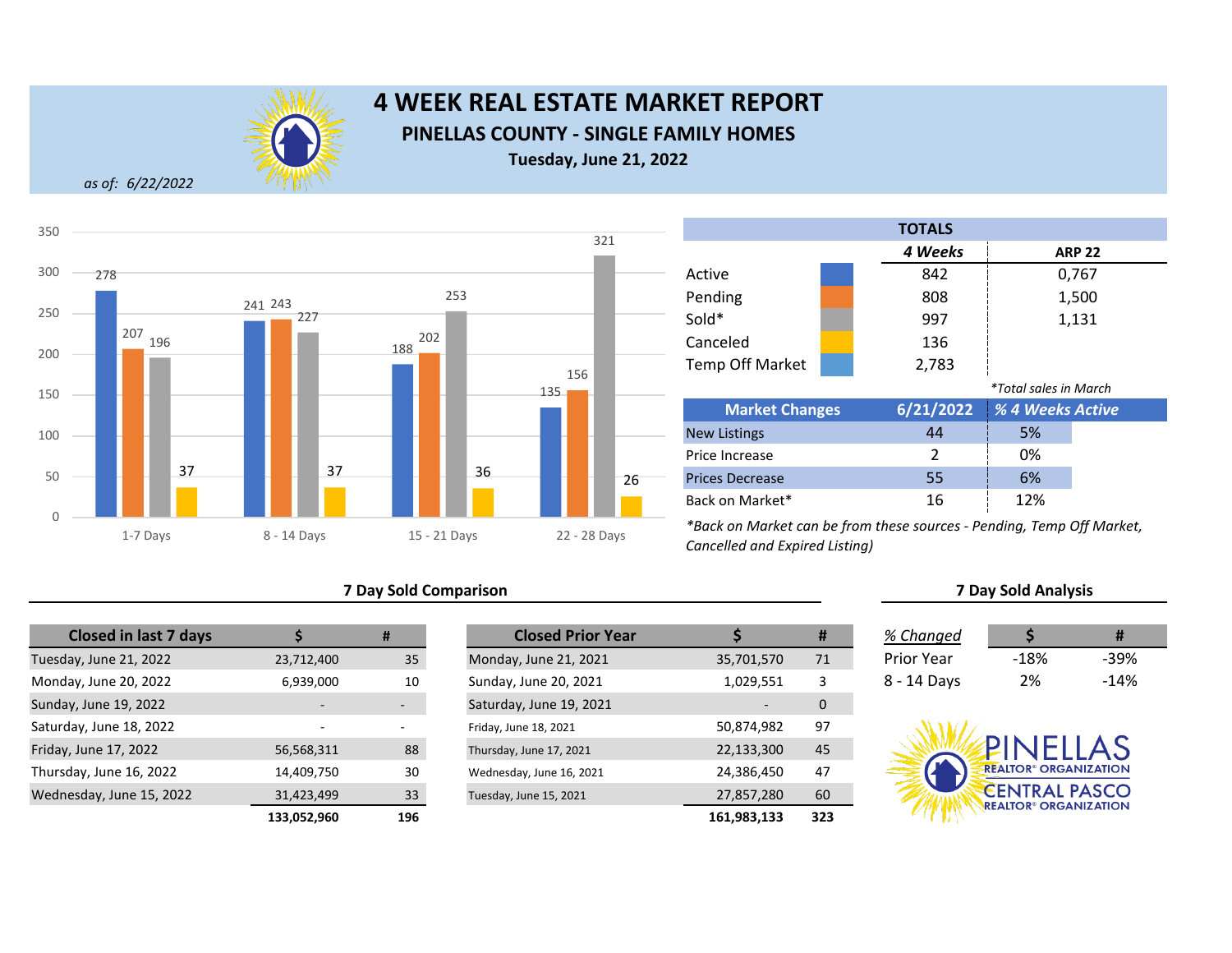

## **4 WEEK REAL ESTATE MARKET REPORT PINELLAS COUNTY - CONDOMINIUM**

**Tuesday, June 21, 2022**

*as of: 6/22/2022*



## **7 Day Sold Comparison 7 Day Sold Analysis**

| <b>Closed in last 7 days</b> |            | #            | <b>Closed Prior Year</b> |            |
|------------------------------|------------|--------------|--------------------------|------------|
| Tuesday, June 21, 2022       | 1,979,900  | 8            | Monday, June 21, 2021    | 10,134,016 |
| Monday, June 20, 2022        | 2,218,600  | 5            | Sunday, June 20, 2021    | 350,000    |
| Sunday, June 19, 2022        | 167,000    | $\mathbf{1}$ | Saturday, June 19, 2021  | 172,000    |
| Saturday, June 18, 2022      |            |              | Friday, June 18, 2021    | 16,708,500 |
| Friday, June 17, 2022        | 16,777,100 | 42           | Thursday, June 17, 2021  | 9,147,425  |
| Thursday, June 16, 2022      | 7,371,390  | 20           | Wednesday, June 16, 2021 | 10,765,250 |
| Wednesday, June 15, 2022     | 5,086,251  | 17           | Tuesday, June 15, 2021   | 10,978,890 |
|                              | 33.600.241 | 93           |                          | 58.256.081 |

|            | #  | <b>Closed Prior Year</b> |            | #              | % Changed   |                                         |        |
|------------|----|--------------------------|------------|----------------|-------------|-----------------------------------------|--------|
| 1,979,900  | 8  | Monday, June 21, 2021    | 10,134,016 | 27             | Prior Year  | -42%                                    | $-43%$ |
| 2,218,600  |    | Sunday, June 20, 2021    | 350,000    | $\overline{2}$ | 8 - 14 Days | $-23%$                                  | $-18%$ |
| 167,000    |    | Saturday, June 19, 2021  | 172,000    | $\overline{2}$ |             |                                         |        |
|            |    | Friday, June 18, 2021    | 16,708,500 | 50             |             |                                         |        |
| 16,777,100 | 42 | Thursday, June 17, 2021  | 9,147,425  | 32             |             | PINFIIAS                                |        |
| 7,371,390  | 20 | Wednesday, June 16, 2021 | 10,765,250 | 27             |             | <b>REALTOR® ORGANIZATION</b>            |        |
| 5,086,251  | 17 | Tuesday, June 15, 2021   | 10,978,890 | 24             |             | <b>CENTRAL PASCO</b>                    |        |
| 33,600,241 | 93 |                          | 58,256,081 | 164            |             | <b>REALTOR<sup>®</sup> ORGANIZATION</b> |        |

|                        | <b>TOTALS</b> |                              |               |  |
|------------------------|---------------|------------------------------|---------------|--|
|                        | 4 Weeks       |                              | <b>ARP 22</b> |  |
| Active                 | 400           |                              | 0,549         |  |
| Pending                | 496           |                              | 1,286         |  |
| Sold*                  | 506           |                              | 819           |  |
| Canceled               | 77            |                              |               |  |
| <b>Temp Off Market</b> | 1,479         |                              |               |  |
|                        |               | <i>*Total sales in March</i> |               |  |
| <b>Market Changes</b>  | 6/21/2022     | <b>% 4 Weeks Active</b>      |               |  |
| <b>New Listings</b>    | 21            | 5%                           |               |  |
| Price Increase         | 1             | 0%                           |               |  |
| <b>Prices Decrease</b> | 16            | <b>3%</b>                    |               |  |
| Back on Market*        | 7             | 9%                           |               |  |

| % Changed   |        | #    |
|-------------|--------|------|
| Prior Year  | -42%   | -43% |
| 8 - 14 Days | $-23%$ | -18% |

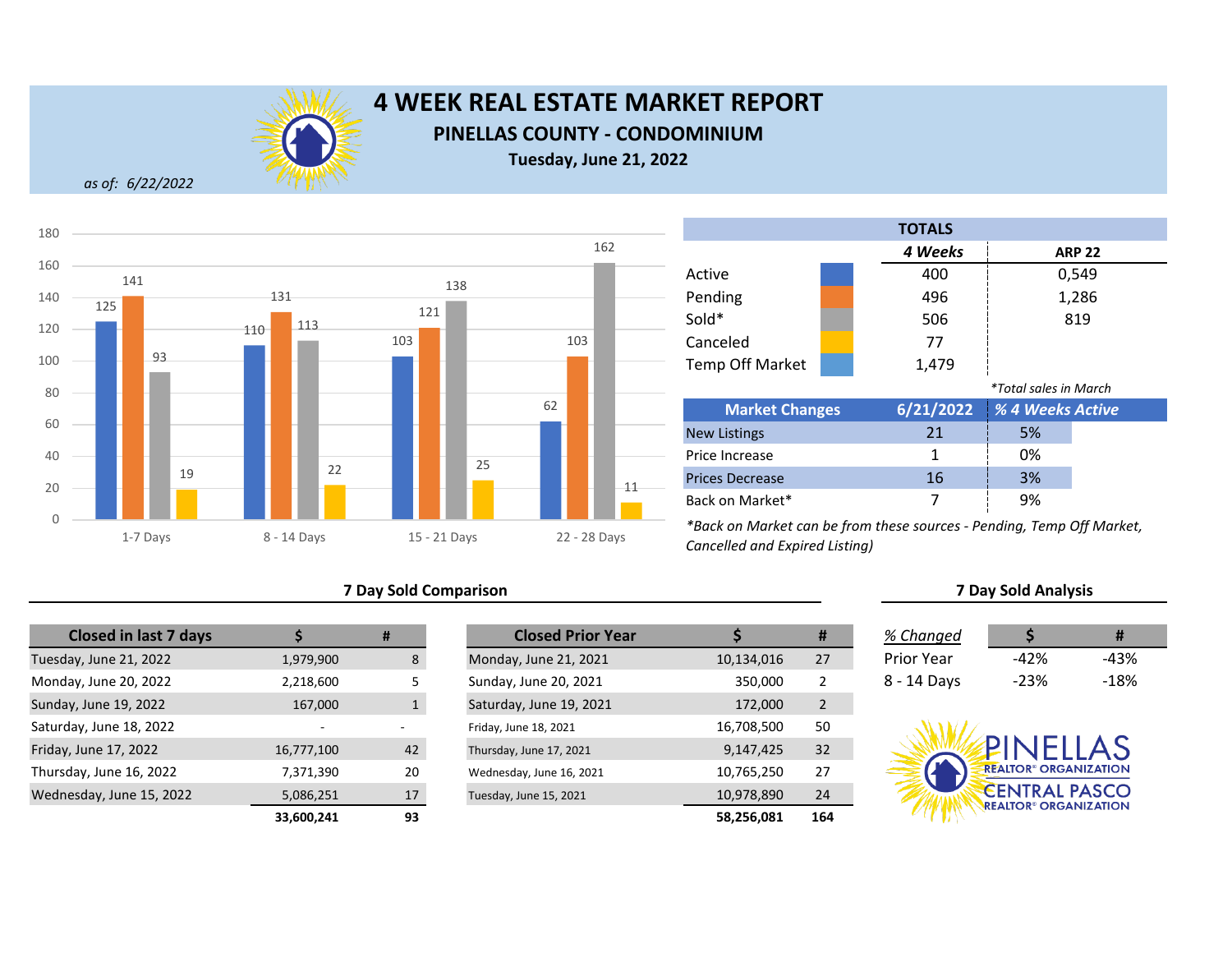

## **4 WEEK REAL ESTATE MARKET REPORT PASCO COUNTY - SINGLE FAMILY HOMES Tuesday, June 21, 2022**

*as of: 6/22/2022*



|                        | <b>TOTALS</b> |                              |               |
|------------------------|---------------|------------------------------|---------------|
|                        | 4 Weeks       |                              | <b>ARP 22</b> |
| Active                 | 790           |                              | 0,564         |
| Pending                | 887           |                              | 1,834         |
| Sold*                  | 957           |                              | 0,998         |
| Canceled               | 127           |                              |               |
| <b>Temp Off Market</b> | 2,761         |                              |               |
|                        |               | <i>*Total sales in March</i> |               |
| <b>Market Changes</b>  | 6/21/2022     | % 4 Weeks Active             |               |
| <b>New Listings</b>    | 49            | 6%                           |               |
| Price Increase         | $\mathcal{P}$ | 0%                           |               |
| <b>Prices Decrease</b> | 39            | 4%                           |               |
| Back on Market*        | 23            | 18%                          |               |

*\*Back on Market can be from these sources - Pending, Temp Off Market, Cancelled and Expired Listing)*

## **7 Day Sold Comparison 7 Day Sold Analysis**

| <b>Closed in last 7 days</b> |            | #   | <b>Closed Prior Year</b> |
|------------------------------|------------|-----|--------------------------|
| Tuesday, June 21, 2022       | 14,238,552 | 28  | Monday, June 21, 2021    |
| Monday, June 20, 2022        | 3,522,940  | 8   | Sunday, June 20, 2021    |
| Sunday, June 19, 2022        |            |     | Saturday, June 19, 2021  |
| Saturday, June 18, 2022      | 2,080,448  | 4   | Friday, June 18, 2021    |
| Friday, June 17, 2022        | 26,908,140 | 68  | Thursday, June 17, 2021  |
| Thursday, June 16, 2022      | 16,722,730 | 36  | Wednesday, June 16, 2021 |
| Wednesday, June 15, 2022     | 11,747,725 | 25  | Tuesday, June 15, 2021   |
|                              | 75 220 535 | 169 |                          |

|                          | #                        | <b>Closed Prior Year</b> |            | #              | % Changed   |                                         | #      |
|--------------------------|--------------------------|--------------------------|------------|----------------|-------------|-----------------------------------------|--------|
| 14,238,552               | 28                       | Monday, June 21, 2021    | 13,503,067 | 44             | Prior Year  | $-13%$                                  | $-35%$ |
| 3,522,940                | 8                        | Sunday, June 20, 2021    | 702,980    | $\overline{2}$ | 8 - 14 Days | $-21%$                                  | $-19%$ |
| $\overline{\phantom{0}}$ | $\overline{\phantom{a}}$ | Saturday, June 19, 2021  | 2,222,250  | 5              |             |                                         |        |
| 2,080,448                | 4                        | Friday, June 18, 2021    | 26,475,382 | 76             |             |                                         |        |
| 26,908,140               | 68                       | Thursday, June 17, 2021  | 13,829,706 | 41             |             | PINELLAS                                |        |
| 16,722,730               | 36                       | Wednesday, June 16, 2021 | 12,640,225 | 39             |             | <b>REALTOR® ORGANIZATION</b>            |        |
| 11,747,725               | 25                       | Tuesday, June 15, 2021   | 16,669,700 | 52             |             | <b>CENTRAL PASCO</b>                    |        |
| 75,220,535               | 169                      |                          | 86,043,310 | 259            |             | <b>REALTOR<sup>®</sup> ORGANIZATION</b> |        |

| % Changed   |        | #      |  |
|-------------|--------|--------|--|
| Prior Year  | $-13%$ | -35%   |  |
| 3 - 14 Days | $-21%$ | $-19%$ |  |

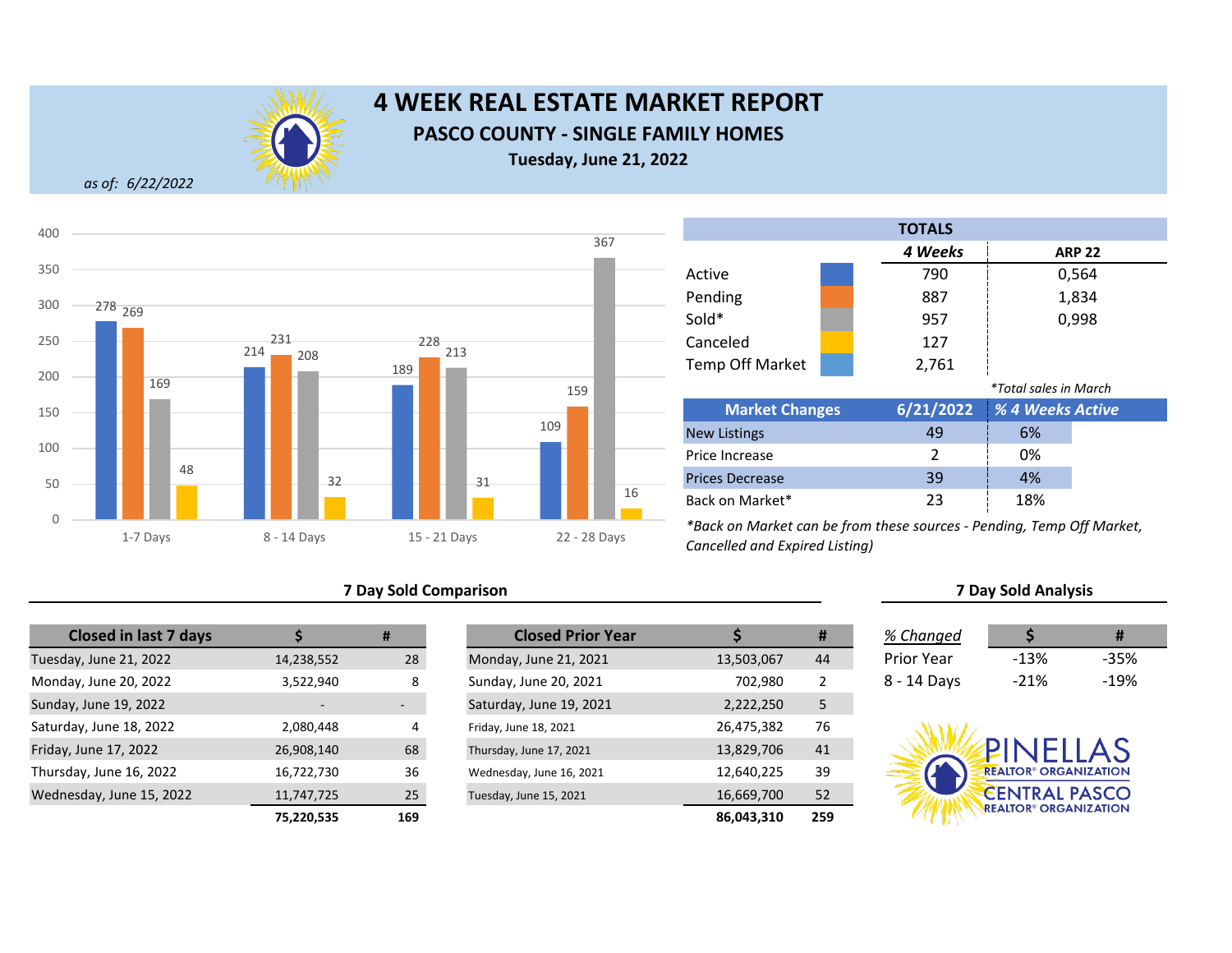

# **4 WEEK REAL ESTATE MARKET REPORT**

## **PASCO COUNTY - CONDOMINIUM**

**Tuesday, June 21, 2022**

*as of: 6/22/2022*



|                        | <b>TOTALS</b> |                              |               |
|------------------------|---------------|------------------------------|---------------|
|                        | 4 Weeks       |                              | <b>ARP 22</b> |
| Active                 | 44            |                              | 081           |
| Pending                | 53            |                              | 268           |
| Sold*                  | 60            |                              | 190           |
| Canceled               | 10            |                              |               |
| <b>Temp Off Market</b> | 167           |                              |               |
|                        |               | <i>*Total sales in March</i> |               |
| <b>Market Changes</b>  | 6/21/2022     | % 4 Weeks Active             |               |
| Now Listings           | ำ             | E <sub>0</sub>               |               |

| <b>Market Changes</b>  | 6/21/2022  % 4 Weeks Active |  |
|------------------------|-----------------------------|--|
| <b>New Listings</b>    | 5%                          |  |
| Price Increase         | 0%                          |  |
| <b>Prices Decrease</b> | 2%                          |  |
| Back on Market*        | 0%                          |  |

*\*Back on Market can be from these sources - Pending, Temp Off Market, Cancelled and Expired Listing)*

### **7 Day Sold Comparison 7 Day Sold Analysis**

| <b>Closed in last 7 days</b> |           | #  | <b>Closed Prior Year</b> |           |
|------------------------------|-----------|----|--------------------------|-----------|
| Tuesday, June 21, 2022       | 280,000   |    | Monday, June 21, 2021    | 366,000   |
| Monday, June 20, 2022        |           |    | Sunday, June 20, 2021    |           |
| Sunday, June 19, 2022        |           |    | Saturday, June 19, 2021  |           |
| Saturday, June 18, 2022      |           | ٠  | Friday, June 18, 2021    | 609,500   |
| Friday, June 17, 2022        | 902,500   | 5  | Thursday, June 17, 2021  | 467,000   |
| Thursday, June 16, 2022      | 617,000   | 5  | Wednesday, June 16, 2021 | 275,000   |
| Wednesday, June 15, 2022     | 450,000   | 3  | Tuesday, June 15, 2021   | 746,500   |
|                              | 2.249.500 | 15 |                          | 2.464.000 |

|                          | #                        | <b>Closed Prior Year</b> |                          | #  | % Changed         |                                         | #      |
|--------------------------|--------------------------|--------------------------|--------------------------|----|-------------------|-----------------------------------------|--------|
| 280,000                  |                          | Monday, June 21, 2021    | 366,000                  | 3  | <b>Prior Year</b> | -9%                                     | $-29%$ |
| $\sim$                   |                          | Sunday, June 20, 2021    |                          | 0  | 8 - 14 Days       | 45%                                     | 67%    |
|                          | $\overline{\phantom{a}}$ | Saturday, June 19, 2021  | $\overline{\phantom{0}}$ | 0  |                   |                                         |        |
| $\overline{\phantom{0}}$ |                          | Friday, June 18, 2021    | 609,500                  | 4  |                   |                                         |        |
| 902,500                  | 5.                       | Thursday, June 17, 2021  | 467,000                  | 4  |                   | <b>PINFILAS</b>                         |        |
| 617,000                  |                          | Wednesday, June 16, 2021 | 275,000                  | 3  |                   | <b>REALTOR® ORGANIZATION</b>            |        |
| 450,000                  |                          | Tuesday, June 15, 2021   | 746,500                  |    |                   | <b>CENTRAL PASCO</b>                    |        |
| 2,249,500                | 15                       |                          | 2,464,000                | 21 |                   | <b>REALTOR<sup>®</sup> ORGANIZATION</b> |        |

| % Changed   |     | Ħ    |  |
|-------------|-----|------|--|
| Prior Year  | -9% | -29% |  |
| 3 - 14 Days | 45% | 67%  |  |

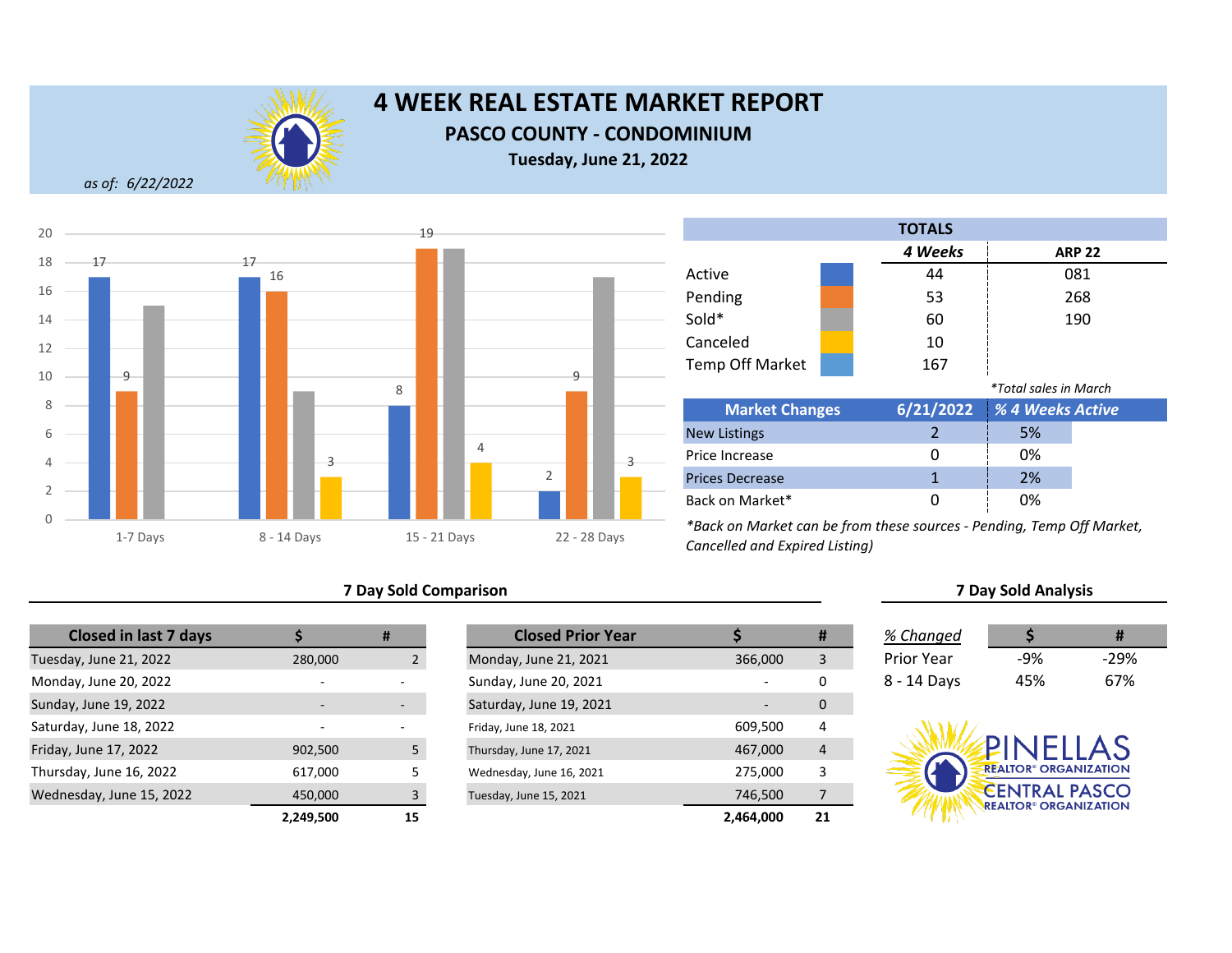

## **4 WEEK REAL ESTATE MARKET REPORT HILLSBOROUGH COUNTY - SINGLE FAMILY HOMES Tuesday, June 21, 2022**

*as of: 6/22/2022*



## **7 Day Sold Comparison 7 Day Sold Analysis**

| <b>Closed in last 7 days</b> |             | #   | <b>Closed Prior Year</b> |             |
|------------------------------|-------------|-----|--------------------------|-------------|
| Tuesday, June 21, 2022       | 23,036,322  | 42  | Monday, June 21, 2021    | 40,926,738  |
| Monday, June 20, 2022        | 5,466,980   | 12  | Sunday, June 20, 2021    | 295,000     |
| Sunday, June 19, 2022        |             |     | Saturday, June 19, 2021  | 702,000     |
| Saturday, June 18, 2022      | 304,000     | 1   | Friday, June 18, 2021    | 64,850,583  |
| Friday, June 17, 2022        | 68,885,471  | 122 | Thursday, June 17, 2021  | 33,699,243  |
| Thursday, June 16, 2022      | 33,113,127  | 67  | Wednesday, June 16, 2021 | 37,188,376  |
| Wednesday, June 15, 2022     | 36,359,828  | 57  | Tuesday, June 15, 2021   | 44,538,143  |
|                              | 167.165.728 | 301 |                          | 222.200.083 |

|                          | #   | <b>Closed Prior Year</b> |             | #              | % Changed   |                                         | #      |
|--------------------------|-----|--------------------------|-------------|----------------|-------------|-----------------------------------------|--------|
| 23,036,322               | 42  | Monday, June 21, 2021    | 40,926,738  | 98             | Prior Year  | $-25%$                                  | $-39%$ |
| 5,466,980                | 12  | Sunday, June 20, 2021    | 295.000     | 1              | 8 - 14 Days | $-12%$                                  | $-15%$ |
| $\overline{\phantom{a}}$ |     | Saturday, June 19, 2021  | 702,000     | $\overline{2}$ |             |                                         |        |
| 304,000                  |     | Friday, June 18, 2021    | 64,850,583  | 147            |             |                                         |        |
| 68,885,471               | 122 | Thursday, June 17, 2021  | 33,699,243  | 67             |             | PINELLAS                                |        |
| 33,113,127               | 67  | Wednesday, June 16, 2021 | 37,188,376  | 80             |             | <b>REALTOR® ORGANIZATION</b>            |        |
| 36,359,828               | 57  | Tuesday, June 15, 2021   | 44,538,143  | 97             |             | <b>CENTRAL PASCO</b>                    |        |
| 167, 165, 728            | 301 |                          | 222,200,083 | 492            |             | <b>REALTOR<sup>®</sup> ORGANIZATION</b> |        |

|                       |  | <b>TOTALS</b> |                              |
|-----------------------|--|---------------|------------------------------|
|                       |  | 4 Weeks       | <b>ARP 22</b>                |
| Active                |  | 1,446         | 1,130                        |
| Pending               |  | 1,749         | 2,690                        |
| Sold*                 |  | 1,545         | 1,640                        |
| Canceled              |  | 215           |                              |
| Temp Off Market       |  | 4,955         |                              |
|                       |  |               | <i>*Total sales in March</i> |
| <b>Market Changes</b> |  |               | 6/21/2022 % 4 Weeks Active   |

| <b>IVIATKET CHANGES</b> | $b / 21 / 2022$ $% 4$ weeks Active |     |  |
|-------------------------|------------------------------------|-----|--|
| <b>New Listings</b>     | 85                                 | 6%  |  |
| Price Increase          |                                    | 0%  |  |
| <b>Prices Decrease</b>  | 71                                 | 5%  |  |
| Back on Market*         | 29                                 | 13% |  |

| % Changed         |      | Ħ       |
|-------------------|------|---------|
| <b>Prior Year</b> | -25% | -39%    |
| 8 - 14 Days       | -12% | $-1.5%$ |

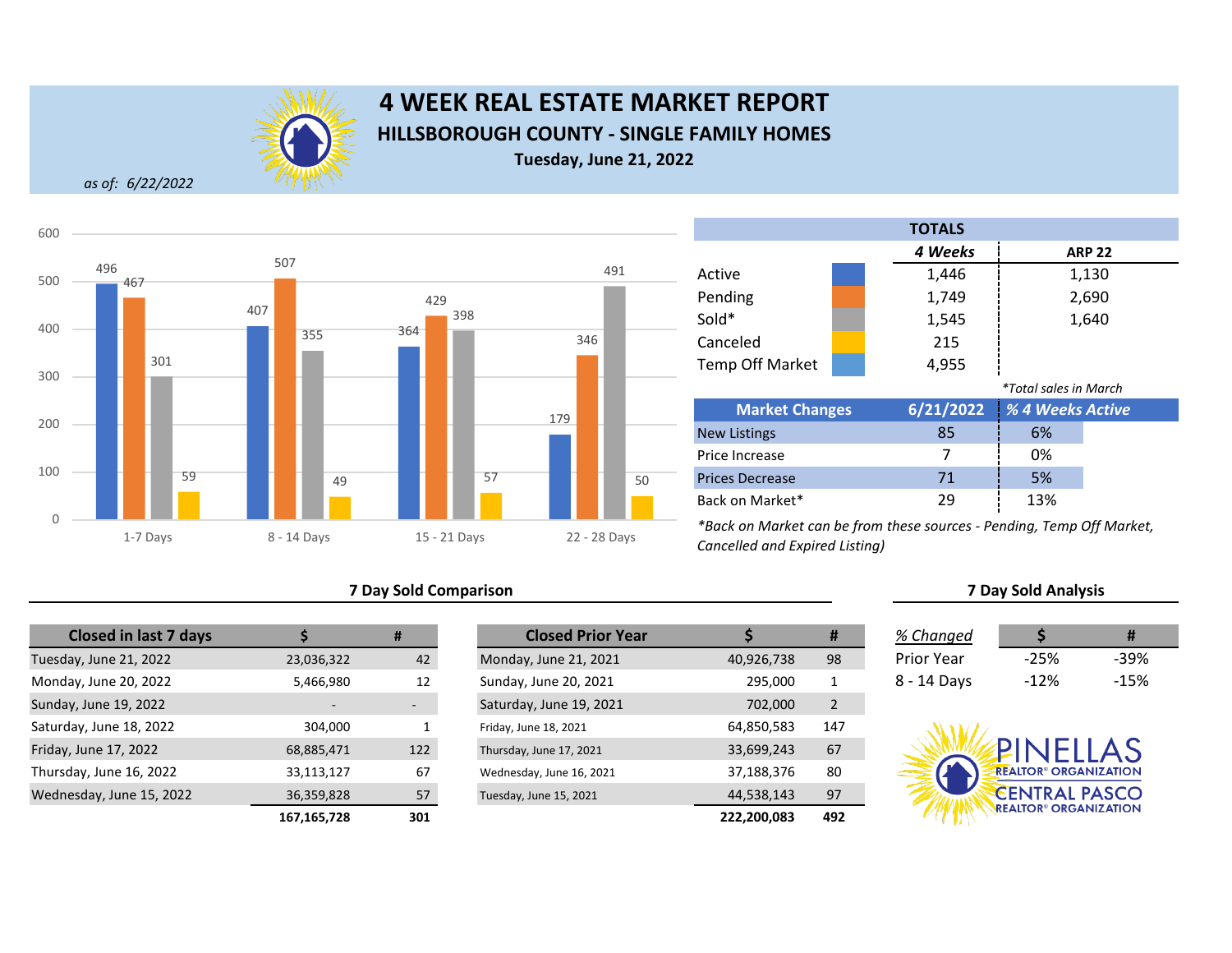

# **4 WEEK REAL ESTATE MARKET REPORT HILLSBOROUGH COUNTY - CONDOMINIUM**

**Tuesday, June 21, 2022**

*as of: 6/22/2022*



## **7 Day Sold Comparison 7 Day Sold Analysis**

| <b>Closed in last 7 days</b> |                          | #  | <b>Closed Prior Year</b> |            |
|------------------------------|--------------------------|----|--------------------------|------------|
| Tuesday, June 21, 2022       | 1,786,000                | 5  | Monday, June 21, 2021    | 3,376,400  |
| Monday, June 20, 2022        | 6,985,800                | 2  | Sunday, June 20, 2021    |            |
| Sunday, June 19, 2022        | $\overline{\phantom{a}}$ |    | Saturday, June 19, 2021  | 159,280    |
| Saturday, June 18, 2022      |                          |    | Friday, June 18, 2021    | 6,564,600  |
| Friday, June 17, 2022        | 5,567,777                | 17 | Thursday, June 17, 2021  | 2,732,400  |
| Thursday, June 16, 2022      | 12,968,697               | 21 | Wednesday, June 16, 2021 | 2,582,300  |
| Wednesday, June 15, 2022     | 7,266,831                | 13 | Tuesday, June 15, 2021   | 4,006,800  |
|                              | 34.575.105               | 58 |                          | 19.421.780 |

|                          | #  | <b>Closed Prior Year</b> |            | #  | % Changed   |                                         |        |
|--------------------------|----|--------------------------|------------|----|-------------|-----------------------------------------|--------|
| 1,786,000                |    | Monday, June 21, 2021    | 3,376,400  | 11 | Prior Year  | 78%                                     | $-28%$ |
| 6,985,800                |    | Sunday, June 20, 2021    |            | 0  | 8 - 14 Days | 169%                                    | $-49%$ |
|                          |    | Saturday, June 19, 2021  | 159,280    | 1  |             |                                         |        |
| $\overline{\phantom{0}}$ |    | Friday, June 18, 2021    | 6,564,600  | 28 |             |                                         |        |
| 5,567,777                | 17 | Thursday, June 17, 2021  | 2,732,400  | 10 |             | PINELLAS                                |        |
| 12,968,697               | 21 | Wednesday, June 16, 2021 | 2,582,300  | 15 |             | <b>REALTOR<sup>®</sup> ORGANIZATION</b> |        |
| 7,266,831                | 13 | Tuesday, June 15, 2021   | 4,006,800  | 16 |             | <b>CENTRAL PASCO</b>                    |        |
| 34,575,105               | 58 |                          | 19,421,780 | 81 |             | <b>REALTOR<sup>®</sup> ORGANIZATION</b> |        |

| <b>TOTALS</b>                |     |     |  |  |  |  |
|------------------------------|-----|-----|--|--|--|--|
| 4 Weeks<br><b>ARP 22</b>     |     |     |  |  |  |  |
|                              | 206 | 242 |  |  |  |  |
|                              | 216 | 687 |  |  |  |  |
|                              | 195 | 500 |  |  |  |  |
|                              | 26  |     |  |  |  |  |
|                              | 643 |     |  |  |  |  |
| <i>*Total sales in March</i> |     |     |  |  |  |  |
|                              |     |     |  |  |  |  |

| <b>Market Changes</b>  |    | 6/21/2022 % 4 Weeks Active |  |
|------------------------|----|----------------------------|--|
| <b>New Listings</b>    | 11 | 5%                         |  |
| Price Increase         |    | 0%                         |  |
| <b>Prices Decrease</b> |    | 4%                         |  |
| Back on Market*        |    | 23%                        |  |

| 6 Changed   |      | Ħ    |
|-------------|------|------|
| 'rior Year  | 78%  | -28% |
| : - 14 Davs | 169% |      |

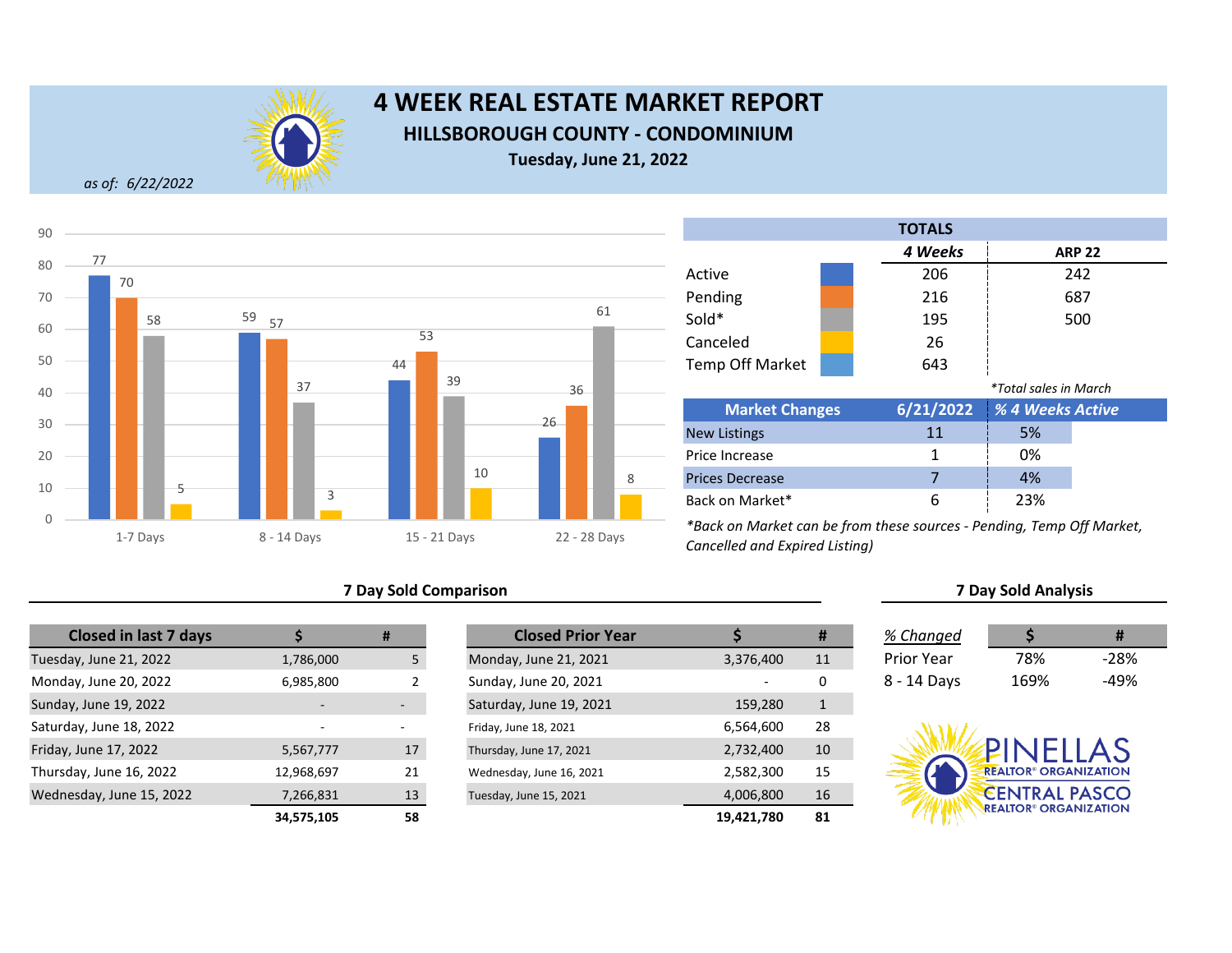

## **4 WEEK REAL ESTATE MARKET REPORT SARASOTA COUNTY - SINGLE FAMILY HOMES Tuesday, June 21, 2022**

*as of: 6/22/2022*



## **7 Day Sold Comparison 7 Day Sold Analysis**

| <b>Closed in last 7 days</b> |             | #   | <b>Closed Prior Year</b> |             |
|------------------------------|-------------|-----|--------------------------|-------------|
| Tuesday, June 21, 2022       | 25,118,900  | 19  | Monday, June 21, 2021    | 31,697,213  |
| Monday, June 20, 2022        | 1,330,349   | 3   | Sunday, June 20, 2021    | 345,000     |
| Sunday, June 19, 2022        |             |     | Saturday, June 19, 2021  | 1,105,000   |
| Saturday, June 18, 2022      | 782,000     |     | Friday, June 18, 2021    | 33,629,207  |
| Friday, June 17, 2022        | 29,890,271  | 49  | Thursday, June 17, 2021  | 13,146,555  |
| Thursday, June 16, 2022      | 24,605,584  | 32  | Wednesday, June 16, 2021 | 17,860,879  |
| Wednesday, June 15, 2022     | 24,656,152  | 27  | Tuesday, June 15, 2021   | 38,039,150  |
|                              | 106.383.256 | 131 |                          | 135.823.004 |

|             | #   | <b>Closed Prior Year</b> |             | #   | % Changed   |                                                                 | #      |
|-------------|-----|--------------------------|-------------|-----|-------------|-----------------------------------------------------------------|--------|
| 25,118,900  | 19  | Monday, June 21, 2021    | 31,697,213  | 38  | Prior Year  | $-22%$                                                          | $-40%$ |
| 1,330,349   |     | Sunday, June 20, 2021    | 345,000     |     | 8 - 14 Days | -6%                                                             | $-17%$ |
|             |     | Saturday, June 19, 2021  | 1,105,000   | 3   |             |                                                                 |        |
| 782,000     |     | Friday, June 18, 2021    | 33,629,207  | 61  |             |                                                                 |        |
| 29,890,271  | 49  | Thursday, June 17, 2021  | 13,146,555  | 27  |             | PINFILAS                                                        |        |
| 24,605,584  | 32  | Wednesday, June 16, 2021 | 17,860,879  | 36  |             | <b>REALTOR® ORGANIZATION</b>                                    |        |
| 24,656,152  | 27  | Tuesday, June 15, 2021   | 38,039,150  | 51  |             | <b>CENTRAL PASCO</b><br><b>REALTOR<sup>®</sup> ORGANIZATION</b> |        |
| 106,383,256 | 131 |                          | 135,823,004 | 217 |             |                                                                 |        |

|                              |  | <b>TOTALS</b> |                  |               |  |
|------------------------------|--|---------------|------------------|---------------|--|
|                              |  | 4 Weeks       |                  | <b>ARP 22</b> |  |
| Active                       |  | 672           |                  | 0,711         |  |
| Pending                      |  | 611           |                  | 1,444         |  |
| Sold*                        |  | 717           |                  | 367           |  |
| Canceled                     |  | 103           |                  |               |  |
| <b>Temp Off Market</b>       |  | 2,103         |                  |               |  |
| <i>*Total sales in March</i> |  |               |                  |               |  |
| <b>Market Changes</b>        |  | 6/21/2022     | % 4 Weeks Active |               |  |
|                              |  |               |                  |               |  |

| <b>IVIATKET CHANGES</b> |    | $\frac{6}{21}$ zuzz $\frac{76}{10}$ weeks active |  |
|-------------------------|----|--------------------------------------------------|--|
| <b>New Listings</b>     | 38 | 6%                                               |  |
| Price Increase          |    | 1%                                               |  |
| <b>Prices Decrease</b>  |    | 6%                                               |  |
| Back on Market*         |    | 7%                                               |  |

| % Changed   |         | Ħ      |
|-------------|---------|--------|
| Prior Year  | $-22\%$ | -40%   |
| 8 - 14 Days | -6%     | $-17%$ |

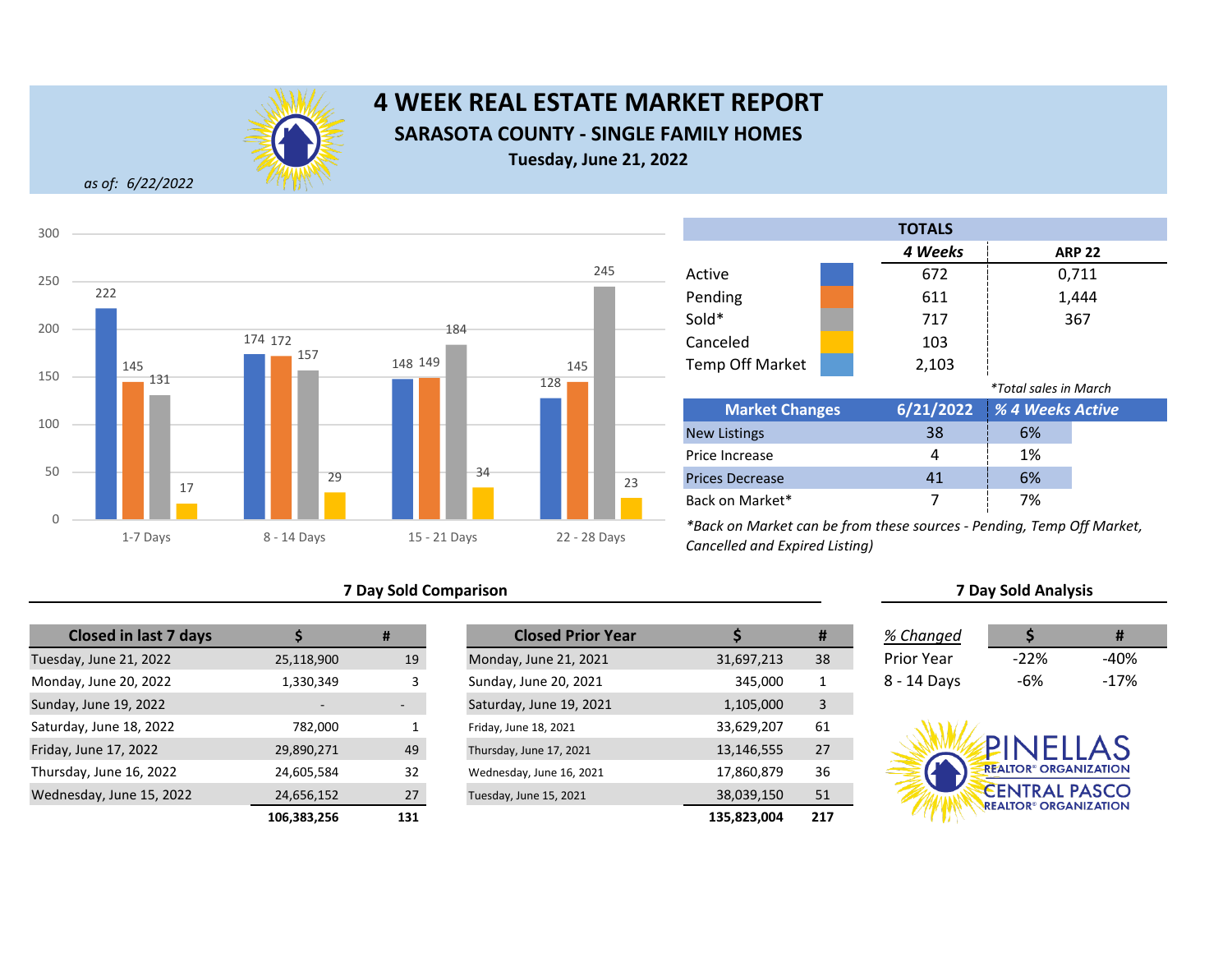

# **4 WEEK REAL ESTATE MARKET REPORT SARASOTA COUNTY -CONDOMINIUM**

**Tuesday, June 21, 2022**

*as of: 6/22/2022*



|                        | <b>TOTALS</b> |                              |               |
|------------------------|---------------|------------------------------|---------------|
|                        | 4 Weeks       |                              | <b>ARP 22</b> |
| Active                 | 221           |                              | 0,245         |
| Pending                | 207           |                              | 761           |
| Sold*                  | 263           |                              | 190           |
| Canceled               | 32            |                              |               |
| <b>Temp Off Market</b> | 723           |                              |               |
|                        |               | <i>*Total sales in March</i> |               |
| <b>Market Changes</b>  | 6/21/2022     | % 4 Weeks Active             |               |
| <b>New Listings</b>    | 10            | 5%                           |               |

| <b>Market Changes</b>  |    | 6/21/2022 % 4 Weeks Active |  |
|------------------------|----|----------------------------|--|
| <b>New Listings</b>    | 10 | 5%                         |  |
| Price Increase         |    | 1%                         |  |
| <b>Prices Decrease</b> |    | 2%                         |  |
| Back on Market*        |    | 13%                        |  |

*\*Back on Market can be from these sources - Pending, Temp Off Market, Cancelled and Expired Listing)*

## **7 Day Sold Comparison 7 Day Sold Analysis**

| <b>Closed in last 7 days</b> |                          | #              | <b>Closed Prior Year</b> |  |
|------------------------------|--------------------------|----------------|--------------------------|--|
| Tuesday, June 21, 2022       | 1,170,000                | $\overline{2}$ | Monday, June 21, 2021    |  |
| Monday, June 20, 2022        | 5,111,800                |                | Sunday, June 20, 2021    |  |
| Sunday, June 19, 2022        | $\overline{\phantom{0}}$ |                | Saturday, June 19, 2021  |  |
| Saturday, June 18, 2022      | ٠                        | ۰              | Friday, June 18, 2021    |  |
| Friday, June 17, 2022        | 8,079,800                | 12             | Thursday, June 17, 2021  |  |
| Thursday, June 16, 2022      | 9,335,390                | 13             | Wednesday, June 16, 2021 |  |
| Wednesday, June 15, 2022     | 7,763,800                | 8              | Tuesday, June 15, 2021   |  |
|                              | 31.460.790               | 42             |                          |  |

|            | #  | <b>Closed Prior Year</b> |            | #  | % Changed         |                                         | #      |
|------------|----|--------------------------|------------|----|-------------------|-----------------------------------------|--------|
| 1,170,000  |    | Monday, June 21, 2021    | 5,018,100  | 11 | <b>Prior Year</b> | $-44%$                                  | $-52%$ |
| 5,111,800  |    | Sunday, June 20, 2021    |            | 0  | 8 - 14 Days       | 0%                                      | $-16%$ |
|            | ۰. | Saturday, June 19, 2021  |            | 0  |                   |                                         |        |
| $\sim$     |    | Friday, June 18, 2021    | 21,062,551 | 30 |                   |                                         |        |
| 8,079,800  | 12 | Thursday, June 17, 2021  | 10,689,800 | 15 |                   | PINFILAS                                |        |
| 9,335,390  | 13 | Wednesday, June 16, 2021 | 5,581,000  | 13 |                   | <b>REALTOR® ORGANIZATION</b>            |        |
| 7,763,800  | 8  | Tuesday, June 15, 2021   | 13,799,500 | 19 |                   | <b>CENTRAL PASCO</b>                    |        |
| 31,460,790 | 42 |                          | 56,150,951 | 88 |                   | <b>REALTOR<sup>®</sup> ORGANIZATION</b> |        |

| % Changed   | S    | #      |  |
|-------------|------|--------|--|
| Prior Year  | -44% | $-52%$ |  |
| 3 - 14 Days | 0%   | $-16%$ |  |

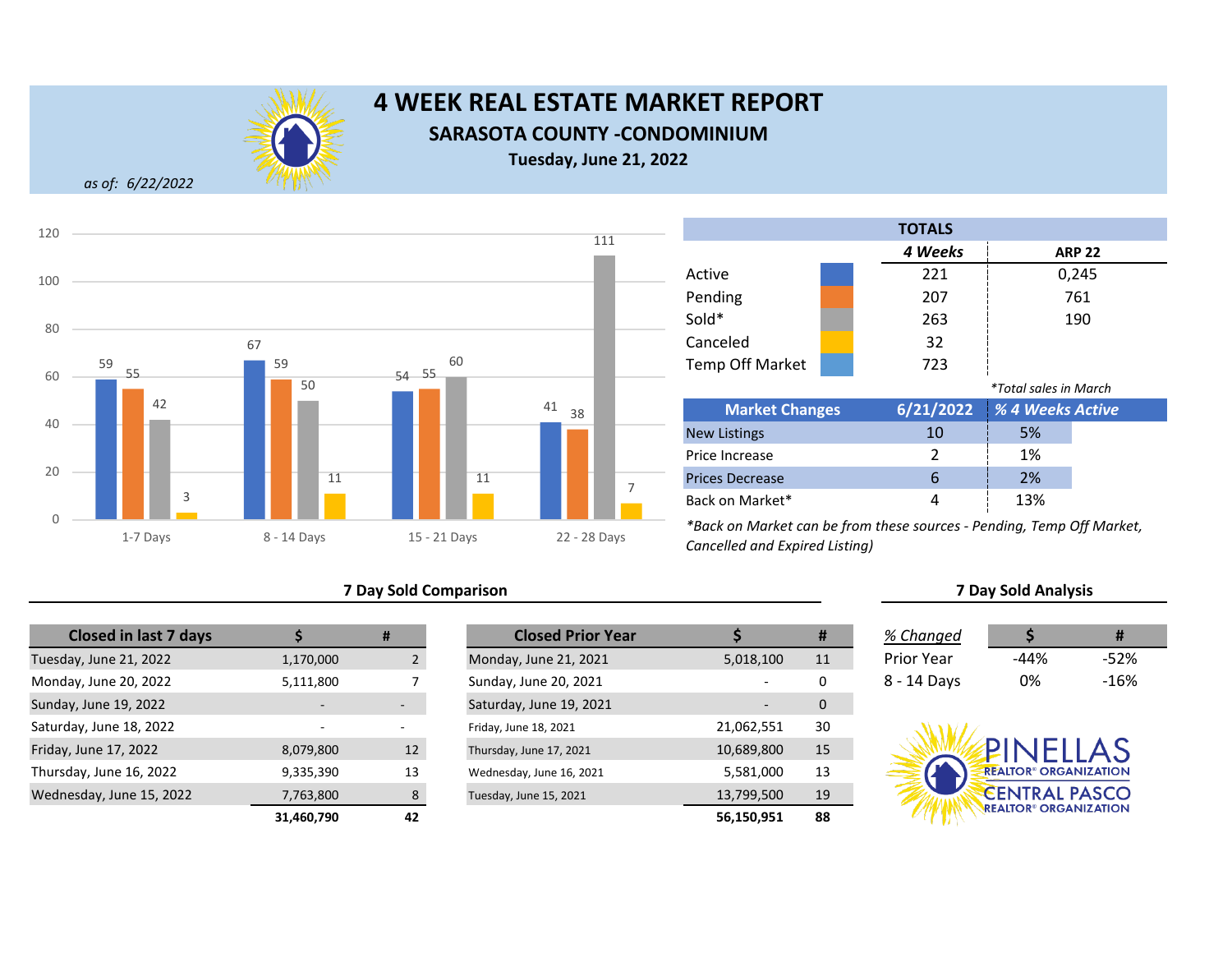

## **4 WEEK REAL ESTATE MARKET REPORT MANATEE COUNTY - SINGLE FAMILY HOMES Tuesday, June 21, 2022**

*as of: 6/22/2022*



### **7 Day Sold Comparison 7 Day Sold Analysis**

| <b>Closed in last 7 days</b> |            | #               | <b>Closed Prior Year</b> |            |
|------------------------------|------------|-----------------|--------------------------|------------|
| Tuesday, June 21, 2022       | 7,469,300  | 12 <sup>2</sup> | Monday, June 21, 2021    | 14,120,665 |
| Monday, June 20, 2022        | 1,564,500  | 2               | Sunday, June 20, 2021    |            |
| Sunday, June 19, 2022        |            |                 | Saturday, June 19, 2021  | 509,610    |
| Saturday, June 18, 2022      | 993.000    | 2               | Friday, June 18, 2021    | 26,573,495 |
| Friday, June 17, 2022        | 28,768,160 | 39              | Thursday, June 17, 2021  | 9,311,979  |
| Thursday, June 16, 2022      | 14,362,217 | 24              | Wednesday, June 16, 2021 | 15,039,100 |
| Wednesday, June 15, 2022     | 15,604,890 | 20              | Tuesday, June 15, 2021   | 18,367,622 |
|                              | 68.762.067 | 99              |                          | 83.922.471 |

|                          | #                        | <b>Closed Prior Year</b> |            | #              | % Changed         |                                         | #      |
|--------------------------|--------------------------|--------------------------|------------|----------------|-------------------|-----------------------------------------|--------|
| 7,469,300                | 12                       | Monday, June 21, 2021    | 14,120,665 | 28             | <b>Prior Year</b> | $-18%$                                  | $-37%$ |
| 1,564,500                |                          | Sunday, June 20, 2021    |            | 0              | 8 - 14 Days       | $-10%$                                  | -9%    |
| $\overline{\phantom{0}}$ | $\overline{\phantom{a}}$ | Saturday, June 19, 2021  | 509,610    | $\overline{2}$ |                   |                                         |        |
| 993,000                  |                          | Friday, June 18, 2021    | 26,573,495 | 40             |                   |                                         |        |
| 28,768,160               | 39                       | Thursday, June 17, 2021  | 9,311,979  | 20             |                   | PINFILAS                                |        |
| 14,362,217               | 24                       | Wednesday, June 16, 2021 | 15,039,100 | 29             |                   | <b>REALTOR<sup>®</sup> ORGANIZATION</b> |        |
| 15,604,890               | 20                       | Tuesday, June 15, 2021   | 18,367,622 | 37             |                   | <b>CENTRAL PASCO</b>                    |        |
| 68,762,067               | 99                       |                          | 83,922,471 | 156            |                   | <b>REALTOR<sup>®</sup> ORGANIZATION</b> |        |

|  |                                           |  | <b>TOTALS</b> |                              |               |
|--|-------------------------------------------|--|---------------|------------------------------|---------------|
|  |                                           |  | 4 Weeks       |                              | <b>ARP 22</b> |
|  | Active                                    |  | 616           |                              | 0,468         |
|  | Pending                                   |  | 517           |                              | 1,128         |
|  | Sold*                                     |  | 550           |                              | 0,884         |
|  | Canceled                                  |  | 70            |                              |               |
|  | <b>Temp Off Market</b>                    |  | 1,753         |                              |               |
|  |                                           |  |               | <i>*Total sales in March</i> |               |
|  | <b>Market Changes</b>                     |  | 6/21/2022     | % 4 Weeks Active             |               |
|  | <b>New Listings</b>                       |  | 20            | 3%                           |               |
|  | Price Increase                            |  | 4             | 1%                           |               |
|  | <b>Prices Decrease</b><br>Back on Market* |  | 102           | 19%                          |               |
|  |                                           |  | 8             | 11%                          |               |

| % Changed   |         | Ħ      |
|-------------|---------|--------|
| Prior Year  | $-18%$  | $-37%$ |
| 3 - 14 Days | $-10\%$ | $-9%$  |